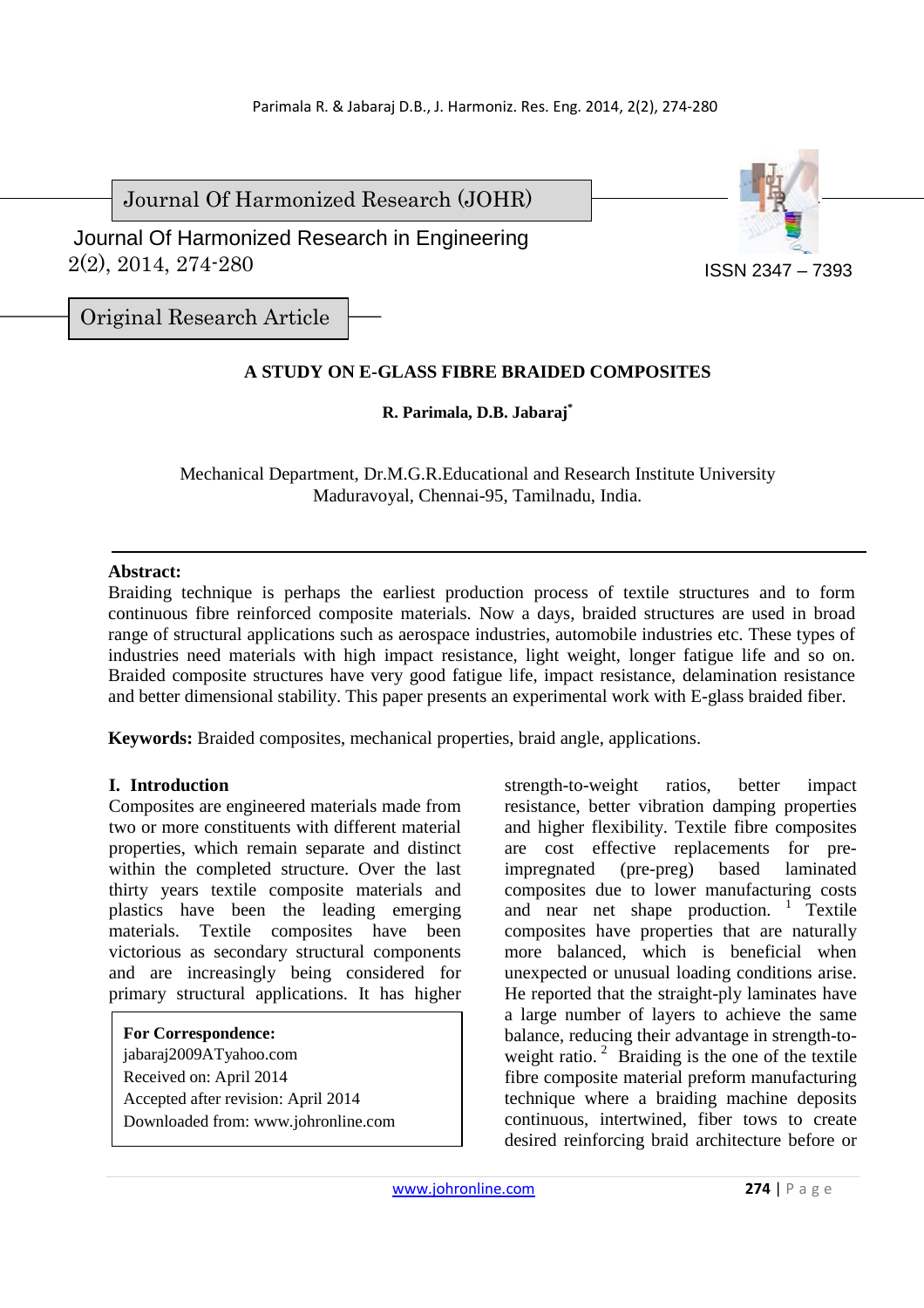during the impregnation of the fibers. $3$  The important features of the braided fabric are the continuity of all fiber bundles diagonally oriented. Therefore the braided fabric reinforced composites have superior mechanical properties.<sup>4</sup>

In this paper, a systematic review has been made on the terminology of braided composites, braid angle, application of braided composites and an experimental work was conducted on mechanical properties with E-glass braided fiber also presented here.

### *A. Terminology of Braided Composites*

The following are the common terminology used for braiding which was discussed by Cagri *et al*. 3 in their report.

Braiding: A composite material preforms Fig. 1. (a) manufacturing technique. A braiding machine is used to intertwine fibers to create desired braid architecture before or during the impregnation of the fibers.

Braid angle: The angle between the longitudinal direction of the braided preform and the deposited fiber, Fig. 1. (b).

Volume fraction: Relative amount of one constituent of the composite to the remaining constituents.

Unit cell: Smallest repeating element of a braided composite, Fig. 1. (b).

Crossover regions: Regions where intertwining fiber tows are deposited on top of each other in a unit cell. Undulation region: The region where fiber tows undulate from one crossover region to the other, Fig. 1. (b).

Matrix only region: Remaining parts of the unit cell where fiber undulations or fiber crossovers do not exist, Fig. 1. (b).

Fig. 1. (a). various braided composites (first three from the left), different preform sizes (last two on the right); (b) braid architecture (i.e.,

unit cell, braid angle, undulating region, matrix only region).

*B. Biaxial Braid* 

The biaxial braid is characterized by two bias yarn systems Karin et al.<sup>5</sup>, which are interwoven in an arbitrary braiding angle as shown in Fig. 2.





Chiu et al. $\overset{6}{\ }$  observed that the axial yarns in 3D braided composite tubes are the main supplier for the energy absorption and the braider yarns dominate the crushing failure modes. He showed that the 3-D carbon braided composite tube have higher specific energy absorption capability than the Kevlar braided tubes. This higher specific energy absorption capability exposed that the carbon tubes could absorb more energy in crush tests. He also found that the Kevlar braided tubes demonstrated good post-crush structural integrity. The impact properties of the braided and laminated composites were compared and shared that braided composites absorb impact energy with a lower load, through a longer period of time with larger deformation as propagating the stress for the larger area than the laminated composites. *C. Triaxial braid* 

The triaxial braid is characterized by a third yarn system, the zero degree yarns, which are positioned in the braid in parallel to the mandrel axis Fig.  $3<sup>5</sup>$ 



# Fig. 3. Triaxial braid

Alison and Daniel<sup>7</sup> were investigated the effects of axial yarn crimping on the compressive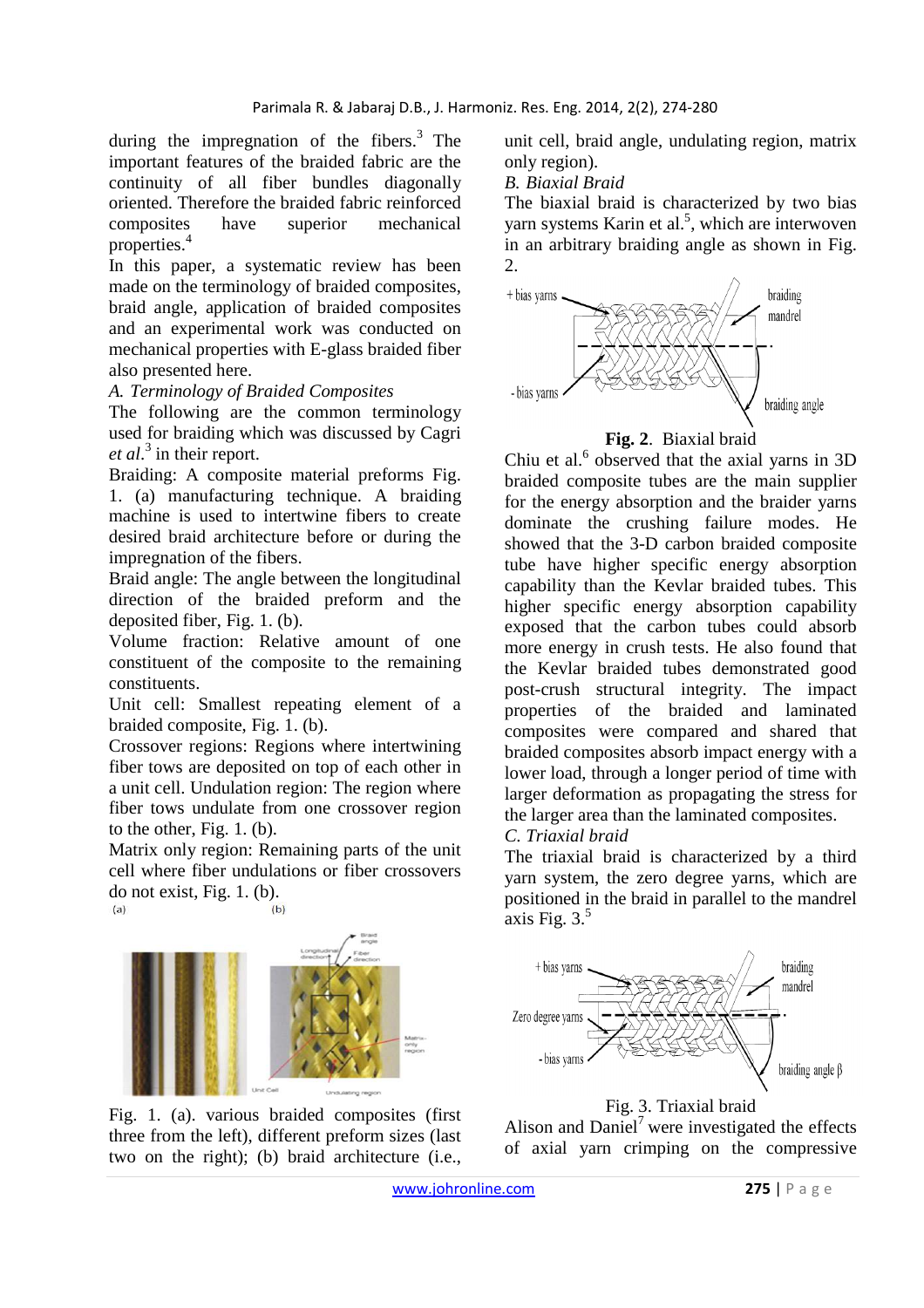strength and stiffness of 2D triaxially braided composites (carbon epoxy panels). They showed that the axial compressive strength of braided composite structures may be improved significantly by minimizing axial yarn crimping and suggested that high compaction pressures, which result in greater varn crimping in addition to high fiber volume fractions, may not produce optimal compressive strength performance.

## **II. Applications of Braided Composites**

Braiding technique is perhaps the earliest production process of textile structures. Braiding is generally used technology to produce sectional performs in the aerospace, medical, sports and automotive industries. Fangueiro et al.<sup>8</sup> reported that braided is normally used for ropes and cables, braided fabrics are also very interesting for composite reinforcements due to their characteristics: inplane multiaxial orientation, conformability, excellent damage tolerance and cost. They used braiding technique to produce a wide range of preforms for composite reinforcements (T´s, I, hollow fabrics). A&P technology<sup>9</sup> manufactured the composite materials that are currently of most interest for engine fan cases are made by resin infusion processes using two-dimensional triaxial braided preforms and 177°C (350°F) cure epoxy resins. They proved that in composite fan cases, braided fabric improves energy absorption, contains crack propagation, and offers 30% better containment properties while saving a significant amount of weight. Due to the fatigue life of braided composites, they have outperformed unidirectional laminates for jet engine stator vanes in fatigue strength. Braids are used in fan blade containment in commercial aircraft and energy absorbing crash structures in Formula one racing cars.<sup>10</sup> Near-net-shape preforms for mainly longish components are suitable to be realized with braiding, e.g. crash cones or frame structures in cars or aircrafts.<sup>1</sup> Karbhari et al.<sup>11</sup> Braid energy absorbing capabilities could be eventually used in industrial applications such as car bumpers. They observed that triaxially braided composites increased the energy absorbing performance of the braided composites. Guoquan et al. $^{12}$  used the four steps three-dimensional braiding process to

manufacture the flange preform. They reported that many structures with different crosssectional shapes can be braided by the four steps, for example, tabular, tubular, semicylinder, and cylinder. Kevlar/graphite braided hybrid preforms impregnated with epoxy resin for the design and fabrication of braided bicycle frame.<sup>13</sup> Braided material are used in high end hockey sticks because it provides superior strength, ease of use, design predictability, part to part repeatability and has negligible scrap rate.<sup>3</sup> Katherine et al.<sup>14</sup> investigated that the tubular braided composite bone cast for improving the efficiency and quality of bone fracture treatment. They reported that a shape adaptable composite braid that wraps entirely around the bone fracture site could be used to eliminate the need for screws. Brouwer et al. $^{15}$  given that the viscosity of the resin for vacuum-assisted infusion process of large structural components, such as wind rotor blades and a long boat hulls, is usually limited to 100–500 mPa.s, even if values up to 1000 mPa.s are still acceptable. Strong<sup>16</sup> considered the typical shear rates involved in the resin infusion process, it is possible to assert that the introduction of the OM clays in concentration up to 5wt% does not compromise a possible usage of this epoxy resin for infusion processes, as recently experimentally verified by Quaresimin $17$ .

## **III. Experimental Investigation**

An experimental work was undertaken to reduce the number of unproven assumptions and design decisions, and to test the extent to which distrustful conclusions of certain earlier studies apply to this study.

## *A. Material Selection*

Braided E-glass fiber with three different angle  $30^\circ$ ,  $45^\circ$ , and  $60^\circ$  was selected for preliminary studies. The density of the fibre mat is  $250g/m^2$ supplied by Binani Industries Limited (Glass Fibre Division). Initially eight layers of fiber mat were cut with a dimension of 330mm x330mm for fabricating each composite. The fiber content in the three composites are 30 wt% of total weight of the composite. A commercial grade of epoxy resin (Araldite LY556/ HY 951) was used as matrix. Araldite LY556 is insoluble in water and has a flash point of over  $200^{\circ}$ C.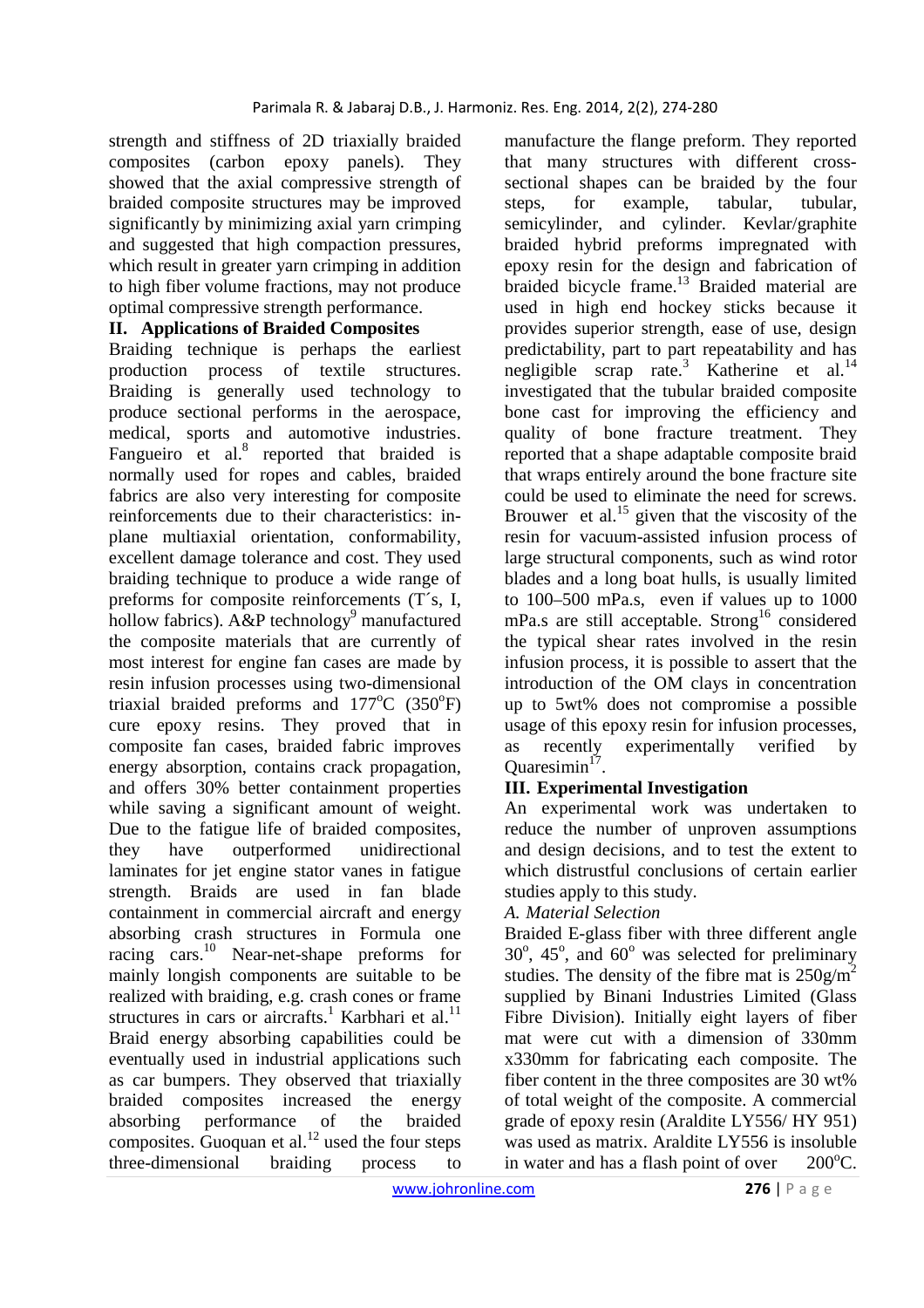The Araldite LY556 aspect (visual) appears clear and pale yellow liquid in colour. The viscosity at  $25^{\circ}$ C is 10000 to 12000(cps). The density of Araldite LY556 is 1.15 to 1.2 g/cm3. The hardener used for this is HY951 which has the capability of curing at room temperature and having a density of 0.97 to 0.98 g/cm3. The Aradur HY951 aspect (visual) appears clear liquid in colour. The viscosity at 25ºC is 1000 to 1200(cps). The density is around 0.97 to 0.99  $g/cm<sup>3</sup>$ . The flash point is 110°C. They are mixed in 10:1 weight ratio.

### *B. Composite Preparation*

The composite material used for this study is prepared by hand layup method. Mold release agent is applied to milar sheet of 75 micron. Epoxy resin and hardener are mixed and applied to the milar sheet. Then the fibre mat is kept. A brush and roller is used to impregnate the fibers with resin. The roller is used to eliminate air bubbles. The same procedure is repeated for all eight layers of the fibre mat and also the same procedure is repeated to prepare the other three composites. Then the composite so prepared are cured at room temperature for 18 hours. Another four hours is carried out in sun light for post curing on each side of all the three samples of composites. E-glass braided fiber composite specimens are shown in Fig. 4.



Fig. 4. E-glass braided composite specimen *C. Tensile test* 

Tensile test is important for selecting materials for engineering applications and to compare different materials in the development of new materials. Uniaxial tensile strength, Young's modulus and poisons ratio can be determined using tensile test. The tensile test was carried out using an universal testing machine of capacity 5 tons. The test specimen is prepared according to ASTM D 3039 standard. The ASTM standard D  $3039^{18}$  for tensile testing of properties of fibre-resin composites was used as guide in carrying out the test. It recommends

specimen width in the range of 12.7 mm–25.4 mm for samples with 6–16 plies; the length of the test section should be at least 127 mm as shown in Fig. 5.

The tensile strength is calculated according to the following formula

 $\sigma t = P / bh$  ………. (1)

 P-ultimate load on the specimen in N b- Initial width of specimen in mm h- Initial thickness of specimen in mm



Fig. 5. Specimen for tensile test *D. Impact test* 

The impact testing machine is a drives used to test the sudden impact or load absorbed by the material or work piece. For impact tests, all three specimens were made by following the ASTM standard, ASTM D256. The specimen for impact specimen is as shown in Fig. 6. The impact strength is calculated according to the following formula.

- $I = K/A$  (2)
- K Energy absorbed in joules
- A Cross sectional area sqmm



Fig. 6. Specimen on impact testing machine *E. Compression test* 

Compressive strength is the capacity of a material or structure to withstand loads tending to reduce size. It is a method for determining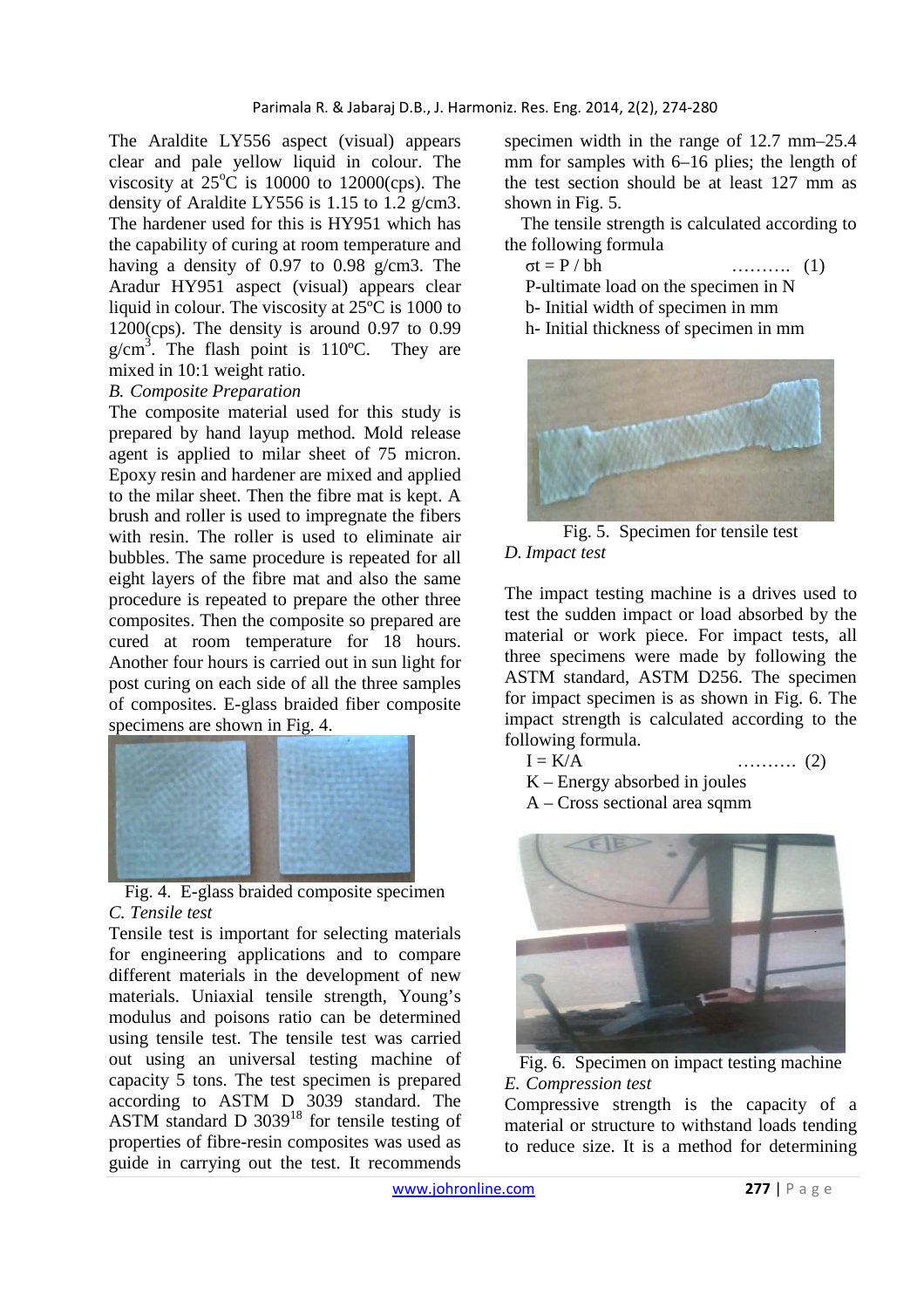behaviour of materials under crushing loads. Some material fracture at their compressive strength limit and some material deform irreversibly, so a given amount of deformation may be considered as the limit for compressive load. The test was conducted in compression testing machine supplied by Heico. The capacity of the machine 100KN. Specimen is prepared according to ASTM D3410 standard and it is shown in Fig. 7.



Fig. 7. Specimen on compression testing machine.

## **IV. Results and Discussions**

#### *A. Tensile properties*

The tensile strength of the composite increases with increase in fibre volume content because the glass fibre are the main load carrying member and matrix acts as stress transfer medium and when the load increase maximum stress it taken up by the fibers.<sup>19</sup>

It was observed that the tensile strength of  $30^{\circ}$ biaxial specimens is greater than the  $45^{\circ}$  and  $60^{\circ}$ specimens as shown Fig. 8. The influence of axial yarn results in good compact structure and better cohesion between the reinforcement and matrix material, the strength and modulus in  $30^{\circ}$ composites are higher than the other two braided angle composites.



Fig. 8. Variation in modulus with braid angle.

#### *B. Impact properties*

The impact properties of the braided and laminated composites are compared and shared that composites absorb impact energy with a lower load, through a longer period of time with larger deformation as propagating the stress for the larger area than the laminated composites. $^{20}$ It was observed that the impact energy of  $30^{\circ}$ specimen is greater than the other two specimens. Due to better compact structure and better cohesion between the reinforcement and matrix material, the impact strength in  $30^{\circ}$ specimen is higher than the other two braided composites are shown in Fig. 9 (a) and (b).



 $(b)$ 



Fig. 9. (a). Variation in impact energy absorbed with braid angle.





*C. Compressive properties* 

In compression test ,the deformation is homogeneous, there appears to be no edge effects and there is good fiber/matrix bonding. Angle 30° braided composites shown higher compressive strength than the other two composites as shown in Fig. 10. (a) and (b).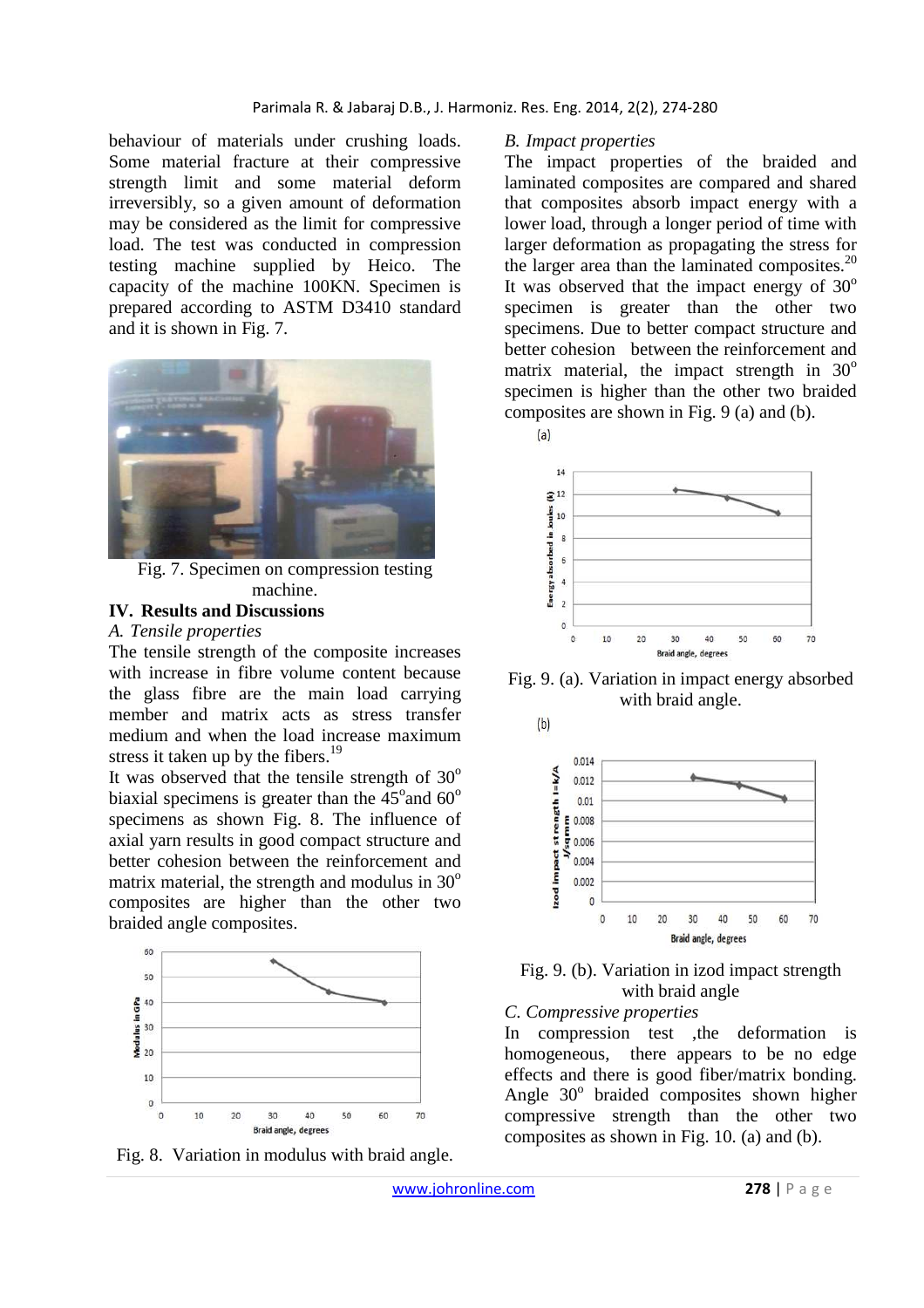

Fig. 10. (a). Variation in peak load with braid angle.



Fig. 19. (b). Variation in compressive strength with braid angle.

## **V. Conclusion**

Braiding is an old technology, which has existed in the literature for several years and yet is an unmellowed but the most possible method for the fabrication of continuous fibers. A comprehensive as well as state of art review on this braided techniques together with their applications of braided has been made in this paper. So far only small number of braided composites has been tried and understanding of braided technology with nano is very limited. Extensive researches and developments in these areas are required in the future. An experimental work was conducted with E-glass fibre braided composites. In this study, the effects of E-glass fibre braided composites and mechanical properties are outlined. The current improvements in their fabrication techniques and sympathetic of their mechanical behaviors contribute to the increasing popularity of braided materials. In general, the behaviour of braiding materials in composites possesses the higher properties.

## **VI. References**

- 1. Benjamin Dauda, Olutunde Oyadiji. S and Prasad Potluri. 2009. *Characterising Mechanical Properties of Braided and Woven Textile Composite Beams*. Appl Compos Mater. 16: 15–31.
- 2. John. T. Hwang, Anthony. M. Waas , Joaquim. R.R. A. Martins. 2012. *Micromechanical Modeling and Design Optimization of 2-D Triaxial Braided Composites*. 50th AIAA Aerospace Sciences Meeting including the New Horizons Forum and Aerospace Exposition. *1-12.*
- 3. Cagri Ayranci and Jason Carey. 2008. *2D braided composites: A review for stiffness critical applications.* Composite Structures. 85: 43–58.
- 4. Lomov. S.V, Nakai. A, Parnas. R, Verpoest. I, and Bandyopadhyay Ghosh. S. 2002. *Experimental and Theoretical Characterization of the Geometry of Flat Two- and Three-axial Braids*. Textile Research Journal. 72: 706-712.
- 5. Karin Birkefeld, Mirko Röder, Tjark von Reden, Martina Bulat and Klaus Drechsler. 2012. *Characterization of Biaxial and Triaxial Braids: Fiber Architecture and Mechanical Properties*. Appl Compos Mater*,* 19: 259–273.
- 6. Chiu. C. H, Lu C. K and Wul C. K. 1997. *Crushing Characteristics of 3-D Braided Composite Square Tubes.* Journal of Composite Materials*.* 31: 2309-2330.
- 7. Alison C. West and Daniel O. Adams. 1999. *Axial Yarn Crimping Effects in Braided Composite Materials,* Journal of Composite Materials, 33: 402-419.
- 8. Fangueiro. R, Sousa. G, Soutinho. F, Jalali. S and De Araujo. M. 2006. *Application of braided fibre reinforced Composite Rods in Concrete Reinforcement.* Materials Science Forum.
- 9. A & P Technology, Inc., http://www.braider.com/index\_hi.html. (Browsing date:  $7<sub>th</sub>$  April 2014)
- 10.Jitendra S. Tate, Ajit D. Kelkar and Vinaya A. Kelkar, Failure Analysis of Biaxial Braided Composites under fatigue loading ECF15

http://www.structuralintegrity.eu/pdf/esis/D